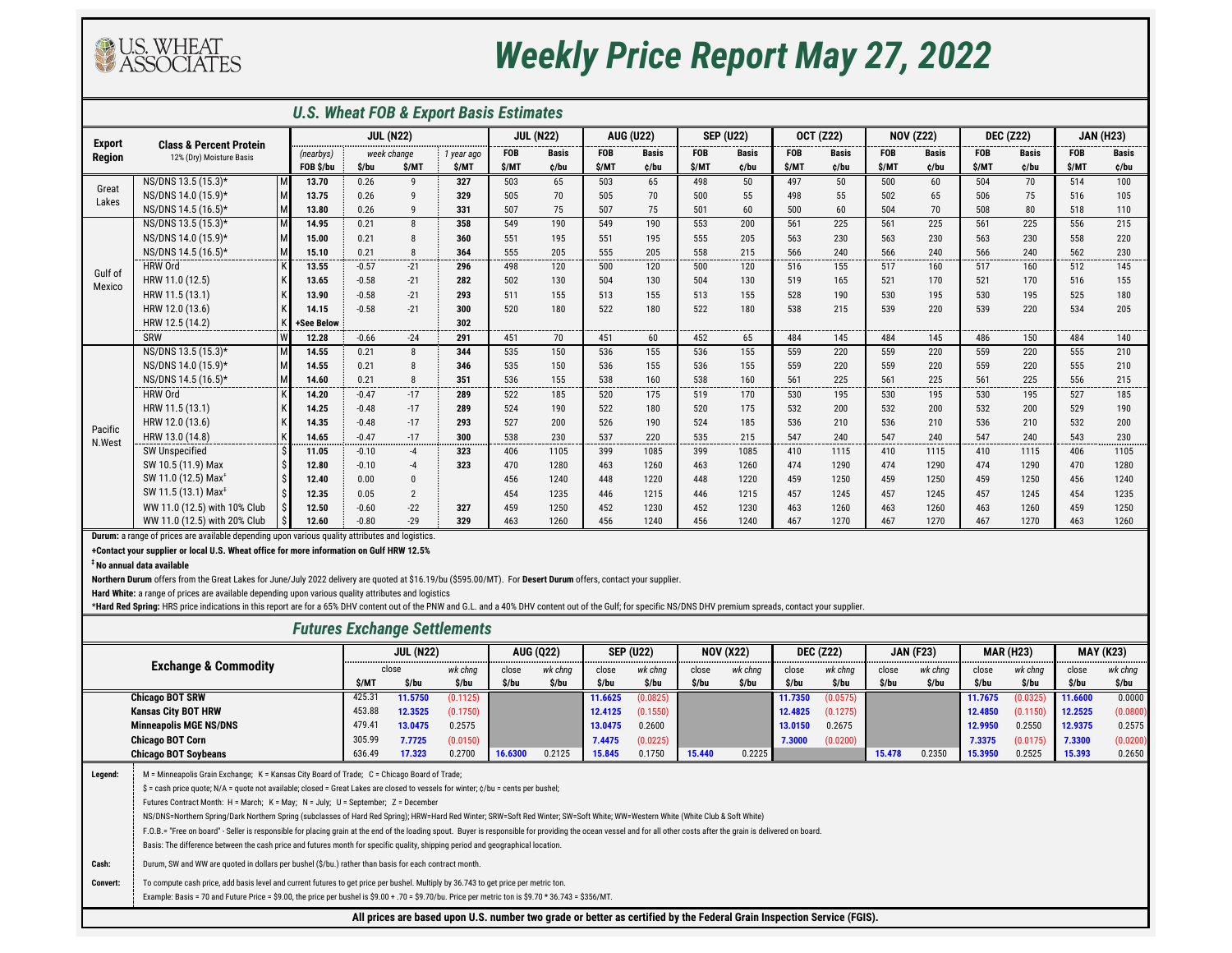The weekly prices as reported by U.S. Wheat Associates are compiled through research from numerous market sources, including U.S. wheat exporters of all classes from various U.S. ports. The prices reported are representati of number two grade and the proteins indicated. **They are not intended to represent offers nor should importers of U.S. wheat rely upon them as such. Additional factors may alter these prices significantly.** 

These factors may include: (1) payment terms (differing from cash against documents which are the terms used in the U.S. Wheat Associates price report); (2) various quality factors, and method of quality certification; (3) (USW prices represent Free on Board and do not include loading rate guarantees, stevedoring costs or other elevator tariff charges); (4) different delivery periods than indicated in monthly prices reported by U.S. Wheat As U.S. Wheat Associates recommends regular contact with exporters of U.S. wheat in order to receive offers representative of your requirements.

|                          | <b>Ocean Freight Rate Estimates for Nearby Delivery</b>                                                                             |                   |                | U.S. dollars/metric ton |                |                    |                 |                      |                   |
|--------------------------|-------------------------------------------------------------------------------------------------------------------------------------|-------------------|----------------|-------------------------|----------------|--------------------|-----------------|----------------------|-------------------|
| Export                   | <b>Import</b>                                                                                                                       |                   | Handy          | Handymax                | Panamax        | Freight Index**    | General         | <b>Grain Freight</b> | Number of         |
| Region                   | Region                                                                                                                              |                   | 25-30 TMT      | 40-46 TMT               | 54+ TMT        | <b>Week Ending</b> | Index           | Index                | <b>Fixtures</b>   |
| U.S. Gulf                | Mexico (Veracruz)                                                                                                                   |                   | 31             | 27                      |                | 5/27/2022          | 517.4           | 601.0                | 438               |
| U.S. Gulf                | W. South America (Peru/Ecu)                                                                                                         |                   |                |                         | 60             | 5/20/2022          | 517.9           | 601.0                | 413               |
| U.S. Gulf                | S. South America (Chile)                                                                                                            |                   |                |                         | 76             | 5/13/2022          | 510.0           | 597.2                | 443               |
| U.S. Gulf                | N. South America (Colombia)                                                                                                         |                   | 45             | 45                      | 46             | 5/6/2022           | 501.6           | 597.2                | 320               |
| U.S. Gulf                | E. South America (Brazil)                                                                                                           |                   |                | 46                      |                | 4/29/2022          | 496.7           | 597.2                | 511               |
| U.S. Gulf                | West Africa (Nigeria)                                                                                                               |                   | 65             |                         |                | 4/22/2022          | 495.0           | 597.2                | 470               |
| U.S. Gulf                | East Mediterranean (Italy)                                                                                                          |                   | 78             |                         |                | 4/14/2022          | 494.7           | 595.2                | 391               |
| U.S. Gulf                | West Mediterranean (Morocco)                                                                                                        |                   | 76             |                         |                | 4/8/2022           | 496.1           | 595.2                | 546               |
| U.S. Gulf                | Persian Gulf (Iraq)                                                                                                                 |                   |                |                         | 136            | 4/1/2022           | 497.3           | 599.3                | 510               |
| U.S. Gulf                | Middle East (Egypt)                                                                                                                 |                   |                |                         | 75             | 3/25/2022          | 501.8           | 599.3                | 481               |
| U.S. Gulf                | Japan                                                                                                                               |                   |                | 83                      |                | 3/18/2022          | 504.6           | 601.2                | 433               |
| <b>Mid Atlantic</b>      | N. South America (Venezuela)                                                                                                        |                   | 44             |                         |                | 3/11/2022          | 488.8           | 576.8                | 499               |
| <b>Mid Atlantic</b>      | West Africa (Nigeria)                                                                                                               |                   | 63             |                         |                | 3/4/2022           | 474.3           | 570.7                | 522               |
| <b>Mid Atlantic</b>      | Middle East (Egypt)                                                                                                                 |                   |                |                         | 73             | 2/25/2022          | 471.3           | 566.3                | 501               |
| St. Lawrence             | N. South America (Venezuela)                                                                                                        |                   | 20             |                         |                | 2/18/2022          | 465.8           | 565.1                | 490               |
| St. Lawrence             | Europe/Rotterdam                                                                                                                    |                   |                |                         | 60             | 2/11/2022          | 463.3           | 564.1                | 540               |
| <b>Great Lakes</b>       | East Mediterranean (Italy)                                                                                                          |                   | 69             |                         |                | 2/4/2022           | 462.7           | 526.6                | 404               |
| <b>Great Lakes</b>       | West Mediterranean (Spain)                                                                                                          |                   | 68             |                         |                | 1/28/2022          | 464.6           | 561.4                | 523               |
| <b>Great Lakes</b>       | Europe/Rotterdam                                                                                                                    |                   | 65             |                         |                | 1/21/2022          | 470.7           | 566.3                | 495               |
| <b>Great Lakes</b>       | West Mediterranean (Morocco)                                                                                                        |                   | 70             |                         |                | 1/14/2022          | 494.9           | 596.3                | 563               |
| <b>PNW</b>               | W. South America (Peru/Ecu)                                                                                                         |                   | 62             |                         |                | 1/7/2022           | 494.9           | 596.3                | 563               |
| <b>PNW</b>               | S. South America (Chile)                                                                                                            |                   | 65             |                         |                | 12/29/2021         | 494.5           | 596.3                | 517               |
| <b>PNW</b>               | N. South America (Colombia)                                                                                                         |                   | 60             |                         |                | 12/24/2021         | 501.6           | 596.3                | 517               |
| <b>PNW</b>               | Persian Gulf (Iraq)                                                                                                                 |                   |                |                         | 108            | 12/17/2021         | 498.1           | 596.3                | 480               |
| PNW                      | Middle East (Egypt)                                                                                                                 |                   |                |                         | 76             | 12/10/2021         | 501.6           | 596.3                | 517               |
| PNW                      | East Africa (Djibouti/Mombasa)                                                                                                      |                   |                | 76                      | 80             | 12/3/2021          | 499.1           | 596.3                | 484               |
| PNW                      | South Asia (Mal/Indon/Phil/Sing)                                                                                                    |                   |                |                         | 55             | 11/19/2021         | 499.2           | 596.3                | 427               |
| <b>PNW</b>               | Taiwan                                                                                                                              |                   |                | 58                      | 68             | 11/12/2021         | 521.5           | 624.1                | 530               |
| <b>PNW</b>               | South Korea                                                                                                                         |                   |                | 50                      | 60             | 11/5/2021          | 523.7           | 624.1                | 449               |
| <b>PNW</b>               | Japan                                                                                                                               |                   |                | 47                      |                | 10/29/2021         | 532.6           | 630.7                | 519               |
|                          | Sources: *Trade representatives and recent shipments, **Maritime Research, Inc., ***Nominal Major Currencies, Federal Reserve Board |                   |                |                         |                |                    |                 |                      |                   |
|                          |                                                                                                                                     |                   |                |                         |                |                    |                 |                      |                   |
|                          | <b>Summary of Foreign Currency Exchange Rates (versus \$1 U.S.)</b>                                                                 |                   |                |                         |                |                    |                 |                      |                   |
| <b>Week Ending</b>       | Index***                                                                                                                            | Argentina         | Australia      | <b>Brazil</b>           | Canada         | Egypt              | EU              | Japan                | Russia            |
| 5/27/22                  | N/A                                                                                                                                 | 119.55            | 1.397          | 4.738                   | 1.272          | 18.57              | 0.932           | $\overline{1}27.1$   | 66.22             |
| 5/20/22                  | 119.5                                                                                                                               | 118.49            | 1.424          | 4.864                   | 1.285          | 18.26              | 0.948           | 127.8                | 62.22             |
|                          |                                                                                                                                     |                   |                | 5.046                   | 1.293          | 18.29              | 0.961           | 129.3                | 64.72             |
| 5/13/22                  | 121.0                                                                                                                               | 117.42            | 1.444          |                         |                |                    |                 |                      |                   |
| 5/6/22                   | 120.0                                                                                                                               | 116.31            | 1.413          | 5.077                   | 1.290          | 18.45              | 0.948           | 130.6                | 68.84             |
| 5/27/21                  | 110.9                                                                                                                               | 45.17             | 1.290          | 5.237                   | 1.206          | 15.66              | 0.820           | 109.8                | 73.42             |
| 5/27/17<br>1 year change | N/A<br>N/A                                                                                                                          | 15.950<br>164.66% | 1.343<br>8.34% | 3.256<br>$-9.51%$       | 1.345<br>5.46% | 18.080<br>18.63%   | 0.896<br>13.64% | 111.2<br>15.68%      | 56.46<br>$-9.81%$ |

This contact will allow importers to review contract terms and better understand the U.S. grading system, role and function of the Federal Grain Inspection Service (FGIS).

Contact: For questions, please contact Michael Anderson at manderson@uswheat.org.



### *Weekly Price Report May 27, 2022*

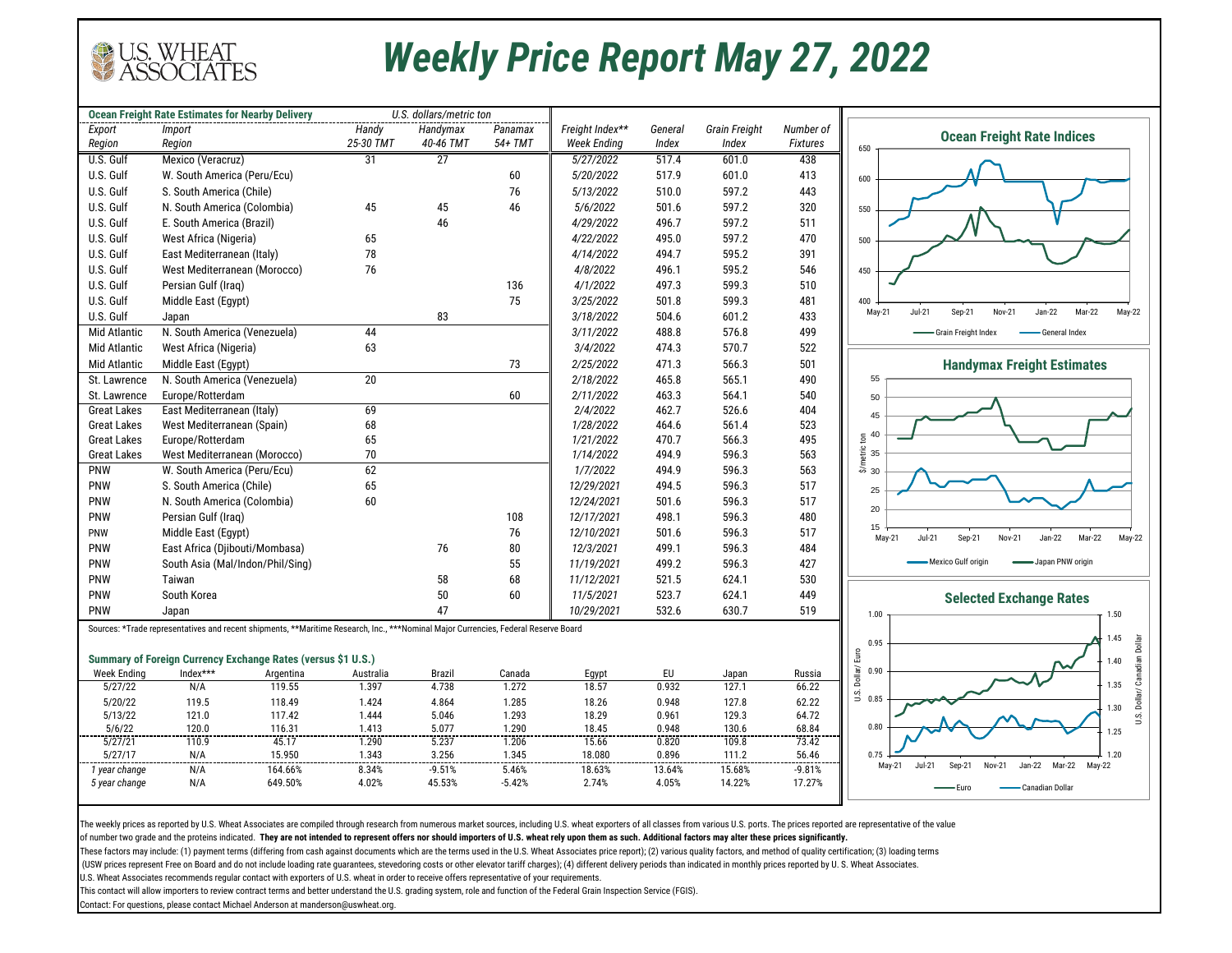